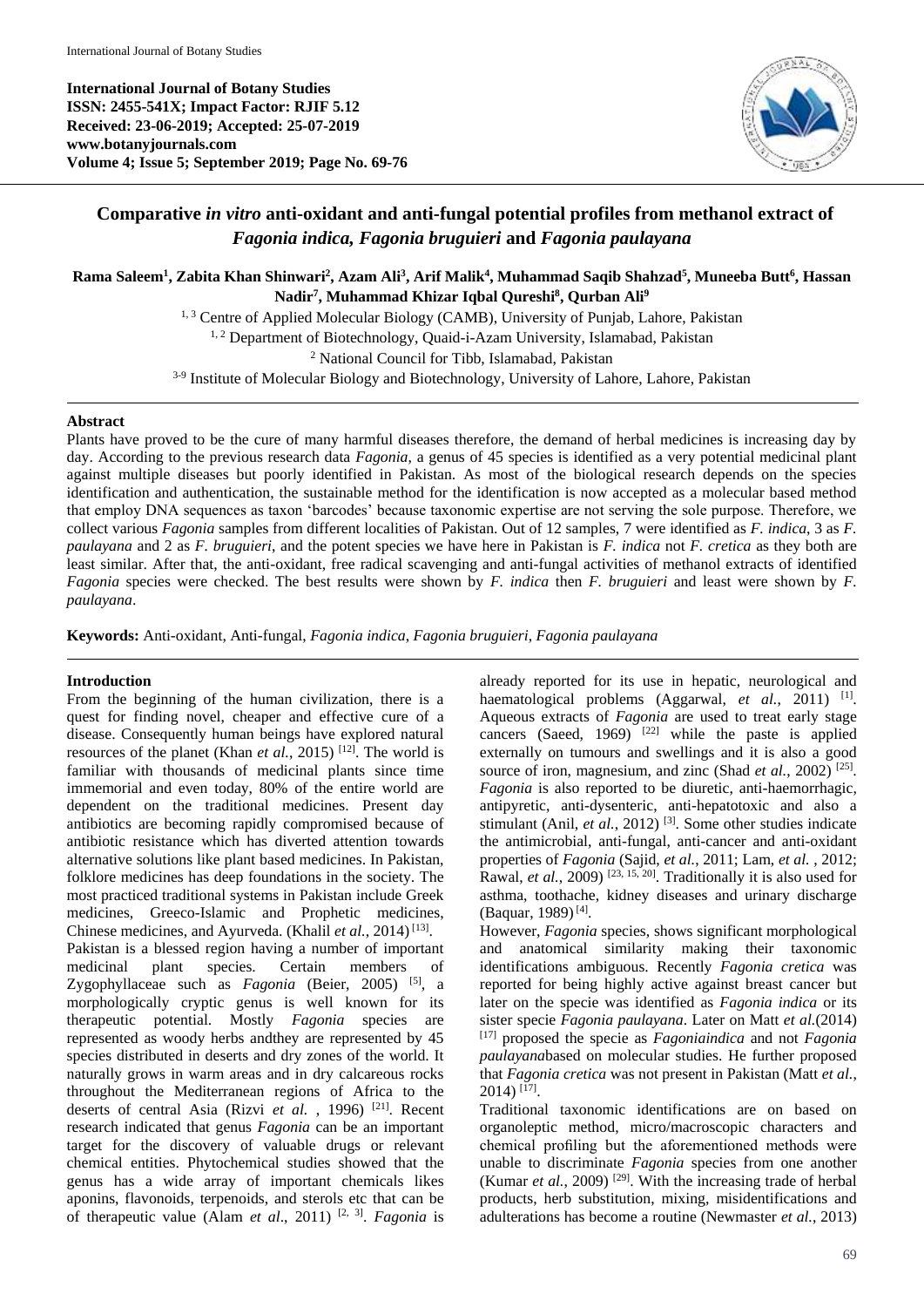[18]. Therefore DNA based standardization of plant material has become a necessity. To overcome such problems, (Hebert *et al.*, 2003a)<sup>[10]</sup> purposed a successful molecular and computational based method of DNA-barcoding to identify existing species as well as to discover new species. DNA-based methods are more authentic and reliable because DNA is stable, available in every tissue and above all, it is unaffected by external factors (Sucher and Carles, 2008) [27]. Such DNA based methods are very useful to identify and authenticate medicinal plants from which a number of medicines originates. The use of DNA barcodes parallel to the conventional methods will promote the authenticity of natural medicines. DNA-barcoding is an integrated taxonomic system where the regions of DNA consists of <1000 bp, are used and termed as DNA-barcodes (Li *et al.*, 2011b) [16]. In the present research, DNA barcoding was used *(matK, rbcL, trnH-psbA*) for identification of fagonia species across different regions of Pakistan. The sequences generated in the study were used along with the retrieved sequences from GenBank to perform a basic phylogenetic analysis. The selected plants were also subjected to a basic in vitro biological assays using the crude methanolic extracts.

## **Materials and Methods Collection of plant material**

*Fagonia*spp were collected from different areas of Pakistan (table 2) and identified by Dr. Mushtaq Ahmad (Department of Plant Sciences) and Prof. Dr. Abdul Rasheed (Department of Botany, University of Peshawar). Herbarium specimens were deposited in the herbarium of Molecular Systematics and Applied Ethnobotany Lab at the Department of Biotechnology Quaid-i-Azam University.

## **DNA-barcoding protocol**

DNA extraction from 0.3g of each sample was done by 2% CTAB method, genomic DNA then confirmed by 1% agarose gel electrophoresis, and visualized under UV light by Dolphin doc plus gel documentation system (wealtec). The PCR reactions for the regions of *rbcL, matK,* and*psbAtrnH*was carried out in PEQSTAR PCR using KAPA3G plant PCR kit (Schori *et al.*, 2013)<sup>[7]</sup>. PCR products were then confirmed by 1% agarose gel electrophoresis. The PCR clean-spin protocol) by using AxyPrep PCR clean up kit was used for the purification of PCR product. The purified product was sequenced in USA at Ohio University's Genomic Facility and analyzed using ABI, 3130xl Genetic Analyser (Applied Biosystems Carlsbad, California, and USA). Contigs and consensus sequences were produced using Geneious 6.1.6 (Biomatters Ltd., Auckland, New Zealand).

## **Extraction and stock dilutions**

Shade dried samples were grounded to fine powder, comprised of leaves, stems, spines, fruits and flowers collectively. Powdered plant material were then soaked in methanol used as a solvent in the quantity of (30gm/90ml) for 24-48 hours then sonicated to rupture plant cells. Solution was then filtered using cloth. The residue obtained were again soaked in respective solvent following the same period and filtered again. All the filtrates were evaporated at room temperature to obtain crude extracts. Sample stock dilutions were prepared in methanol as 4 mg/ml Methanol. **Antioxidant Assays**

Following five antioxidant activities were carried out to measure the efficiency of crude methanol extract of *Fagonia*  spp.

## **DPPH radical scavenging assay**

The DPPH, was prepared by dissolving 9.6 mg reagent/100 ml methanol. Plant extracts (4 mg/ml methanol) were taken in the quantity of 10, 5, 2.5 and 1µl respectively, the quantity of DPPH added to samples was 190, 195, 197.5 and 199 µl. 20 µl of methanol used as a negative control with 180 µl of DPPH reagent were mixed to it. 4 mg/ml stock solution of Ascorbic acid (Mol. Wt:176.12 g/mol) in methanol were used as a positive control in the quantity of 20, 8, 4, 2 and 1 µl and the amount of DPPH added to it were 180, 192, 196, 198 and 199 µl respectively. Incubation was done for 1 hour at room temperature, absorbance readings were noted at 517 nm wavelength on microplate reader (ELx  $800$  BioTek). The percent IC<sub>50</sub> values of extracts were calculated as Ascorbic Acid Equivalent (AAE) µg/mg of extracts (Chew *et al.*, 2009)

#### **Total antioxidant capacity (phosphomolybdenum method)**

About 20 µl of plant extracts (4 mg/ml methanol) were transferred to the eppendorf tubes with 180 µl of phosphomolybdenum reagent and incubated in water bath at 95 ºC for 90 minutes. After incubation eppendorf tubes were cooled at room temperature. Then 20 µl of methanol and 20 µl of 4mg/ml Ascorbic acid were used as negative and positive control respectively while adding reagent in the same quantity as those were in samples. Absorbance was taken at 630 nm wavelength on microplate reader (ELx 800 BioTek) (Prieto *et al.*, 1999)<sup>[19]</sup>

## **Reducing power**

About 40 µl of plant extracts (4 mg/ml methanol) taken in eppendorf tubes, 50 µl of 1% Potassium ferricyanide and 50 µl of 0.2M Phosphate buffer having pH 6.6 were added to the samples. Incubation was done at 50 ºC for 20 minutes. After incubation 50 µl of 10% Trichloroacetic acid added to the mixture and centrifuged at 3000 rpm for 10 minutes. After centrifugation process 166.66 µl of upper layer of centrifuged mixture were taken in 96 well microplate and 33.3 µl of 0.1% ferric chloride were mixed to the isolates. As a negative and positive control Methanol and Ascorbic acid (1 mg/ml ascorbic acid) were used respectively. Readings taken at 630 nm wavelength on microplate reader (ELx 800 BioTek) (Ferreira *et al.*, 2007)[8]

#### **Total flavonoid contents by using aluminium chloride (AlCl3)**

About 20  $\mu$ l of plant extracts (4 mg/ml methanol) were added to 96 well microplate, to make a total reaction volume of 200 µl, 10 µl of 10% aluminum chloride, 10 µl of 1M potassium acetate and 160 µl of distilled water were added to plant material. As a negative control, 20 µl of Methanol were used and 4 mg/ml quercetin in methanol were used as a positive control with a final concentration of 50, 25, 20, 10, 5 and 2.5 µg/ml (10, 5, 4, 2, 1 and 0.5 µl), distilled water quantity added to quercetin was 170, 175, 176, 178, 179 and 179.5 µl respectively. Methanol and quercetin were used as a standred. Readings were taken for further analysis at 415 nm wavelength on microplate reader (ELx 800 BioTek) (Haq *et al.*, 2012)<sup>[9]</sup>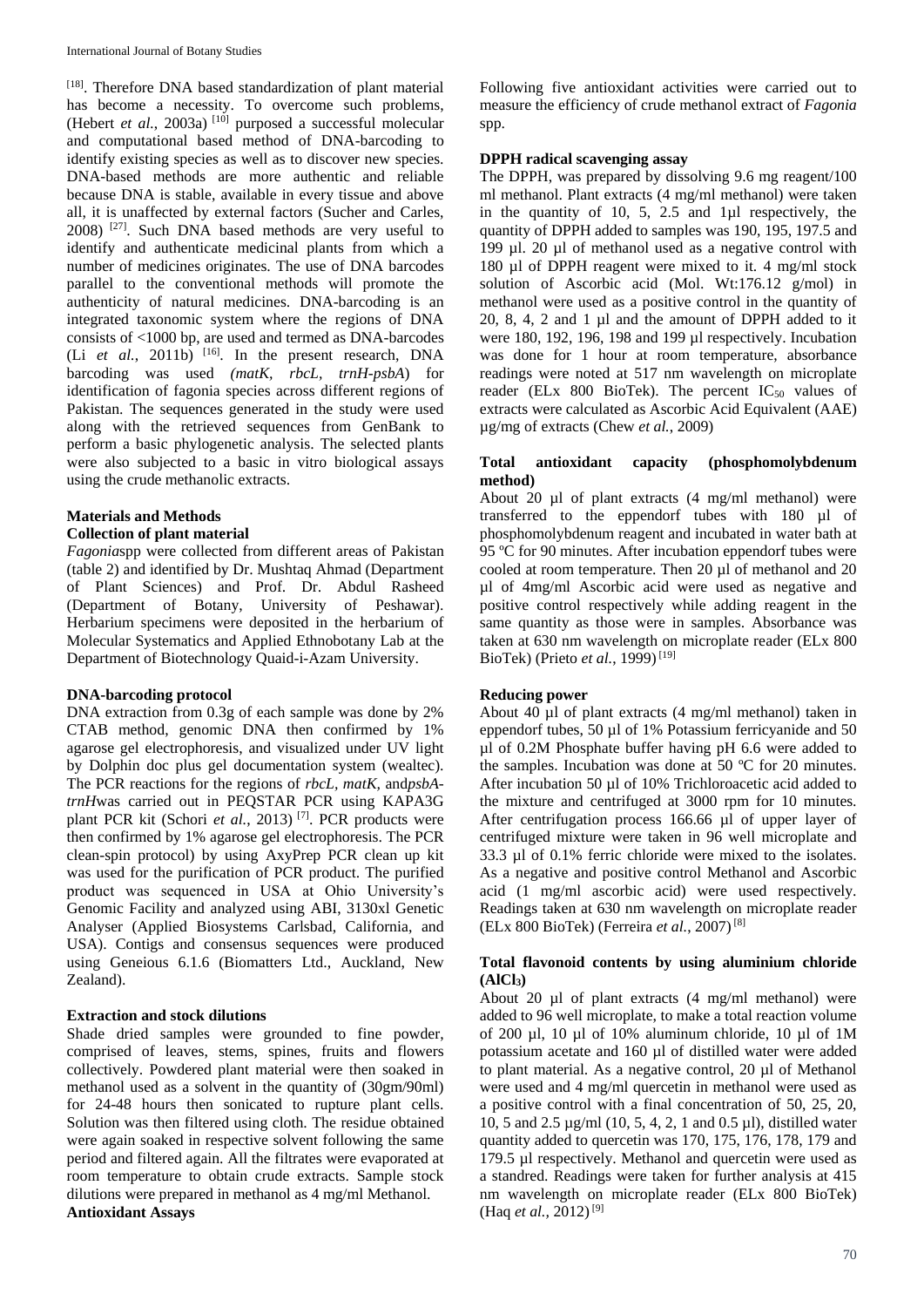#### **Total phenolic content by using Folin- Ciocalteu**

About 20 µl of plant extracts (4 mg/ml methanol) were poured in 96 well microplate mixed with 90 µl of Folin-Ciocalteu reagent. Mixture was incubated at room temperature for 5 minutes. After incubation 90 µl of sodium carbonate added to it, mixed well and incubated again at room temperature for 90 minutes. methanol were used as a negative control and 4mg/ml Gallic acid in methanol as a positive control in the final concentration of 25, 20, 15, 10 and  $5 \mu g/ml$  (5, 4, 3, 2, 1  $\mu$ l). Amount of methanol added to Gallic acid was 15, 16, 17, 18 and 19 µl respectively Readings were taken at 630 nm wavelength on microplate reader (ELx 800 BioTek) a processed for further analysis (Singleton and Rossi., 1965)<sup>[26]</sup>

#### **Antifungal activity**

Filter paper discs (6mm) were dipped in (20 mg/ml methanol) plant samples by using sterile forceps and placed at proper positions on the medium. Antibiotic Clotrimazole (4 mg/ml) was used as control, plates were placed for incubation for 48-72 hours at 30 ºC and zones of inhibition were observed.

#### **Results**

In the present research, we have conducted separate molecular phylogenetic studies based on *matK, rbcL and trnh-psbA.* Phylogenetic trees were constructed using NJ (Neighbor Joining) method using software Geneious 6.1.6. The accessions downloaded and generated in the study are shown in Table 3. Our *rbcL*, *matK* and *trnh-psbA* results indicated that out of 12 species of *Fagonia* collected from different regions, 7 were found to be *Fagonia indica. 3* species as *Fagonia paulayana* and 2 as *Fagonia brugueri*. Phylogenetic tree based on *matK* gene region shows interesting relationship of *Fagonia Arabica* with all of the 12 species of *Fagonia* used in the study. It can be inferred that *Fagonia* species in the Indo-Pak region have evolved from *Fagonia Arabica* which is also supported by strong bootstrap score (100). Furthermore the clustering patterns are similar for *Fagonia paulayana* (Indian region), which is clustered together with Pakistani species but is placed separately in *matK* based phylogenetic tree with a low bootstrap score (59.5) as shown in Fig 1, 2 and 3. Our *rbcL* phylogenetic analysis indicates two main clusters that comprises. One comprises of *F. brugueri* and the rest comprises of *F. indica* and *F. paulayana.* All the *Fagonia indica* as well as *Fagonia paulayana* species are grouped together (Fig *rbcL*). *Fagonia acerosa* shows a possible ancestral relationship with *Fagonia brugueri* supported by bootstrap score (70.5). Figure 1, 2 and 3 shows the phylogenetic tree based on gene regions *rbcL, matK* and *trnh-psba* respectively.

## **Antioxidant Assay DPPH Assay**

The lowest IC<sub>50</sub> value was seen for *Fagonia indica* (Table 1) which entails that this plant has strong free radical

scavenging potential the remaining two plants the next one comes *Fagonia bruguieri* followed by *Fagonia Paulayana.*

**Table 1.** IC<sub>50</sub> values of extracted plants concentrations

|                     | <b>Extracts concentrations</b> |    |    |                        |
|---------------------|--------------------------------|----|----|------------------------|
| <b>Plant specie</b> | 100ug/ml 33ug/ml 11ug/ml       |    |    | $IC_{50}$<br>$(\mu M)$ |
| Fagoniabruguieri    | 63                             | 51 | 33 | 32.733                 |
| FagoniaIndica       | 78                             | 58 |    | 24.16                  |
| FagoniaPaulayana    | 66                             |    |    | 41.4                   |

#### **Total anti-oxidant assay**

In our results the best TAO value is shown by *F. indica* (156 µg AA equivalent/mg methanol extract), while *F. bruguieri* and *F. paulayana* representing 130 and 120 µg AA equivalent/mg methanol extract respectively (Figure 1)



**Fig 1**: Denoted Total Anti-oxidant Power of *Fagonia* plants AAE= Ascorbic Acid Equivalent

#### **Total Reducing power assay (TRP)**

In our current study the best TRP value was noted for *F. indica* (173 µg AA equivalent/mg methanol extract), the second one comes *F. bruguieri* (141 ug AA equivalent/mg) methanol extract) while the *F. paulayana* reveals the lowest value (113 µg AA equivalent/mg methanol extract) (Figure 2)



**Fig 2:** Total Reducing Power of three *Fagonia* plants

#### **Total flavonoid contents**

Like TPC the best flavonoid contents was shown by *F. indica* (192 µg QE equivalents /mg meth extracts), the second one comes *F. bruguieri* (188 µg QE equivalents /mg meth extracts) and lowest TFC was noted in *F. paulayana* (148 µg QE equivalents /mg meth extracts) (Figure 3)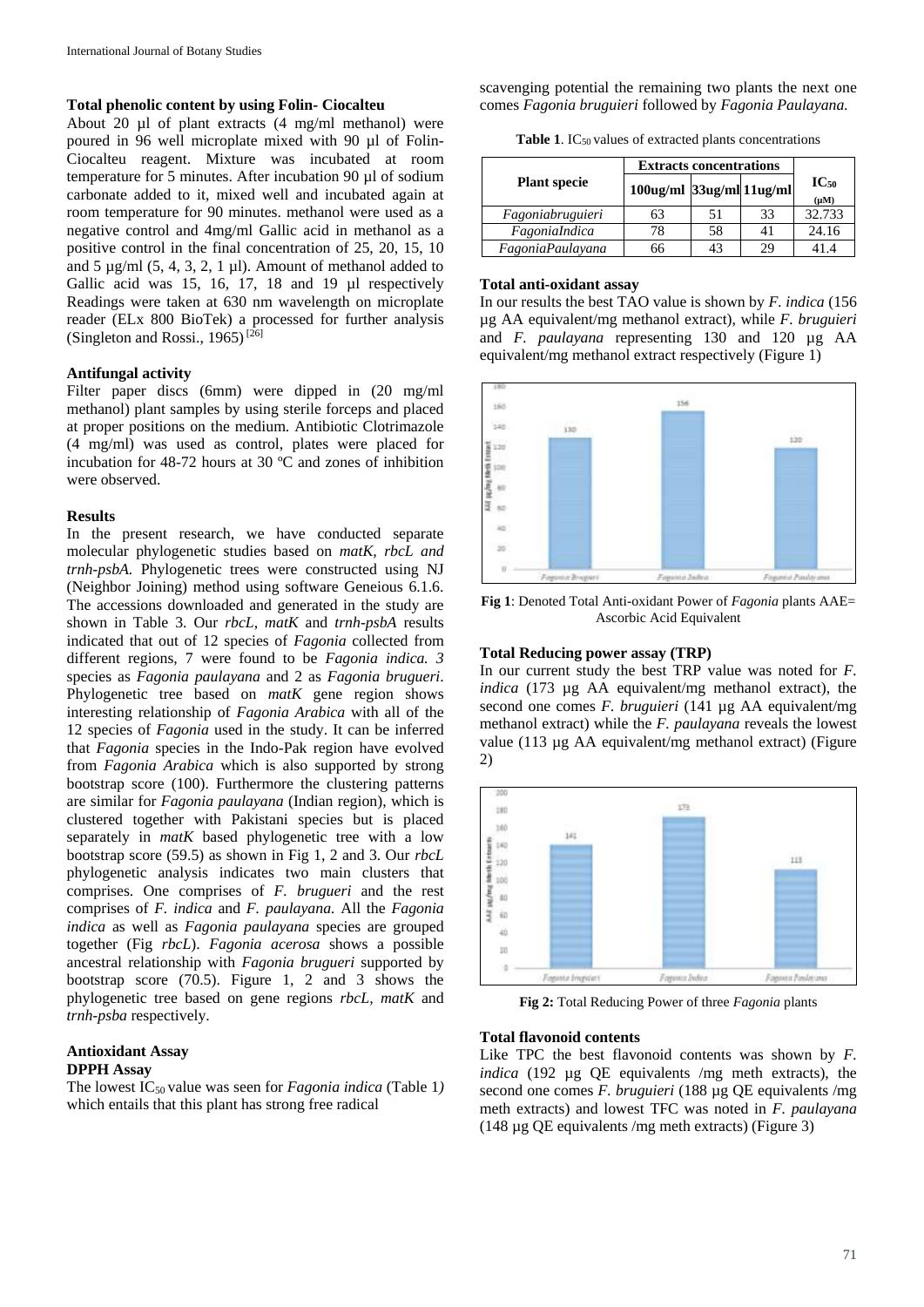

**Fig 3:** represents Total Flavonoid contents of three *Fagonia*plants QEE= Qurcetien Equivalent

#### **Total phenolic contents (TPC)**

The methanol extract of all three species of *Fagonia* were subjected to TPC, the best result was revealed by *F. indica* (187 µg GA equivalent/mg methanol extract) followed by *F.* 

*bruguieri* (158 µg GA equivalent/mg methanol extract) while the *F. paulayana* shows the lowest value among these three plants (121 µg GA equivalent/mg methanol extract) (Figure 4). The antifungal results are listed in Table 2.



**Fig 4:** shows the Total phenolic contents of three *Fagonia* species, GAE =Gallic Acid Equivalent

**Table 2:** indicates no zone, + indicates small zones < 10 mm, ++ indicates medium zones > 10 mm, +++ indicates larger zones 15-20 mm & above

| <i>Fagonia</i> species | Aspergillus niger | Aspergillus Fumigatus   Aspergillus Flavus | <b>Mucor mycosis</b> |
|------------------------|-------------------|--------------------------------------------|----------------------|
| <i>F.</i> bruguieri    |                   |                                            |                      |
| F. Indica              |                   |                                            |                      |
| F. Paulavana           |                   |                                            |                      |

**Table 3:** Accession numbers of the sequences taken from Gene Bank

| <b>Accession numbers</b> | <b>Description</b>                    |
|--------------------------|---------------------------------------|
| Y15028.1                 | Tribulus macropterus (rbcL gene)      |
| AJ 133855.1              | Fagonia cretica (rbcL gene)           |
| KP259306.1               | Fagonia californica (rbcL gene)       |
| KP259297.1               | Fagonia acerosa (rbcL gene)           |
| KP259302.1               | Fagonia glutinosa (rbcL gene)         |
| AJ133856.1               | Fagonia luntil (rbcL gene)            |
| KP259307.1               | Fagonia paulayana (rbcL gene)         |
| KC593453.1               | Tribulus terrestris (psbA-trnH gene)  |
| HO386692.1               | Tribulus lanuginosus (psbA-trnH gene) |
| HG963626.1               | Guaiacum sanctum (psbA-trnH gene)     |
| KJ426753.1               | Guaiacum officinale (psbA-trnH gene)  |
| GU135354.2               | Tribulus cistoides (psbA-trnH gene)   |
| KF224985.1               | Tribulus terrertris (matK gene)       |
| GU135025.1               | Tribulus cistoides (matK gene)        |
| KR735139.1               | Balanites aegyptiacus (matK gene)     |
| EU002172.1               | Bulnesia arborea (matK gene)          |
| KM276890.1               | Fagonia Arabica (matK gene)           |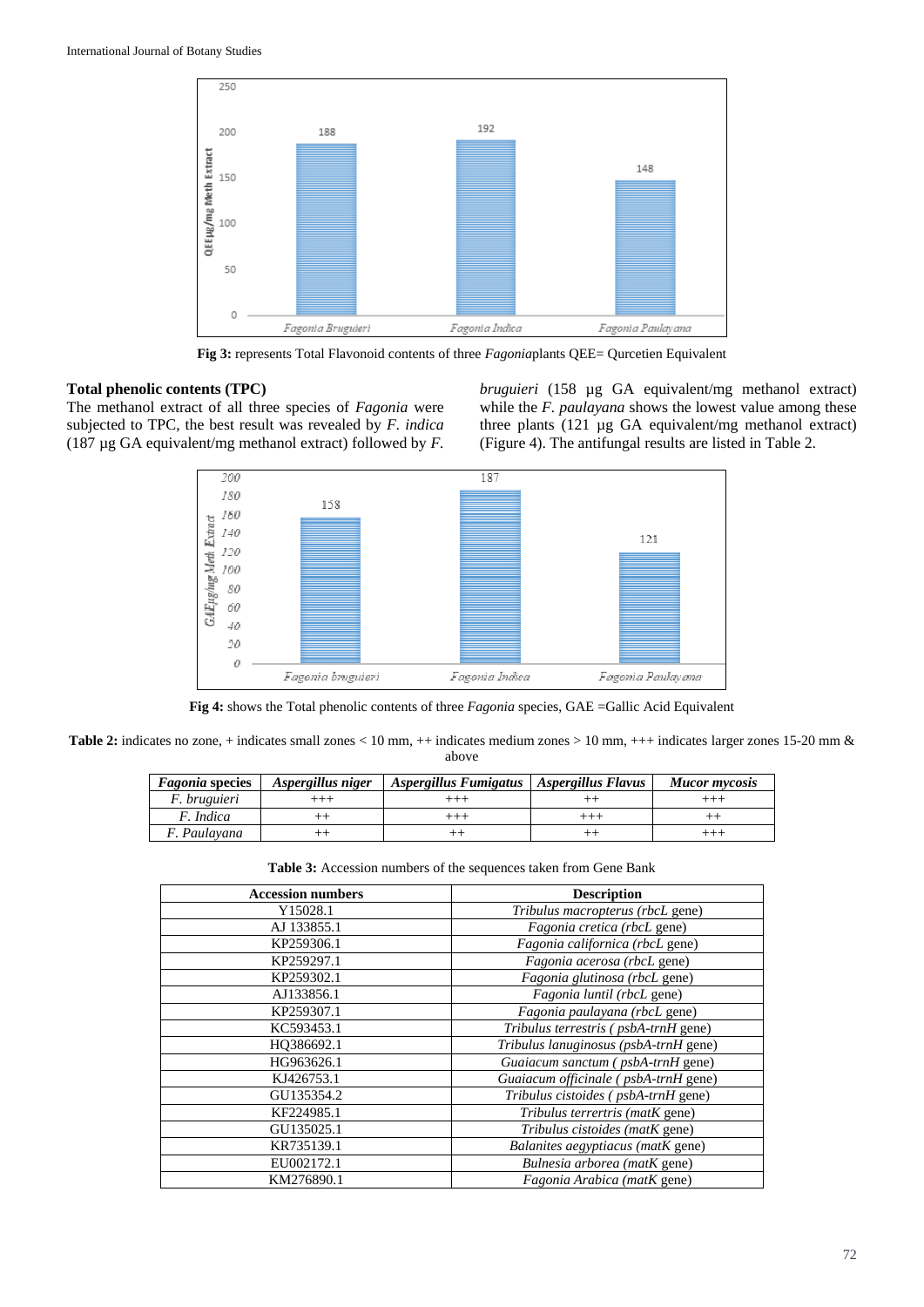|  |  |  | Table 4: Fagonia Species collection areas |  |
|--|--|--|-------------------------------------------|--|
|--|--|--|-------------------------------------------|--|

| <b>Test Samples</b> | <b>Codes Given</b>     | <b>Location of Collection</b>     | <b>Geographical Coordinates</b> |
|---------------------|------------------------|-----------------------------------|---------------------------------|
| Fagonia bruguieri   | Fagonia bruguieri (N)  | Nushki Balochistan                | 29.9333° N, 66.0167° E          |
| Fagonia bruguieri   | Fagonia bruguieri (M)  | Mach, Bolan District, Balochistan | 29.8667° N, 67.3333° E          |
| Fagonia indica      | Fagonia indica (HT)    | Hattar, Haripur district, Kp      | 33.8503° N, 72.8522° E          |
| Fagonia indica      | Fagonia indica (K)     | Khushal Ghar Bridge, Kohat        | 33° 0' 7" N, 71° 55' 40"E       |
| Fagonia indica      | Fagonia indica (B)     | Burhan, Attock District, Punjab   | 33.8161° N, 72.5831° E          |
| Fagonia indica      | Fagonia indica (HB)    | Hayatabad, Peshawar               | 33.9861° N, 71.4569° E          |
| Fagonia indica      | Fagonia indica (MZ)    | Mulla Zai, Peshawar               | 32.413489°N,70.465826°E         |
| Fagonia indica      | Fagonia indica (A)     | America, Oregon State University  | 44.5646° N, 123.2757° W         |
| Fagonia indica      | Fagonia indica (HZ)    | Hazro, Attock district, Punjab    | 33.9097° N, 72.4928° E          |
| Fagonia paulayana   | Fagonia paulayana (RP) | Rawalpindi (Hakeem)               | 33.6000° N, 73.0333° E          |
| Fagonia paulayana   | Fagonia paulayana (I)  | India                             | $21.0000^{\circ}$ N, 78.0000° E |
| Fagonia paulayana   | Fagonia paulayana (L)  | Lahore (Akbari mandi)             | 31.5497° N. 74.3436° E          |



**Fig 5:** MATk Tree



**Fig 6:** rbcl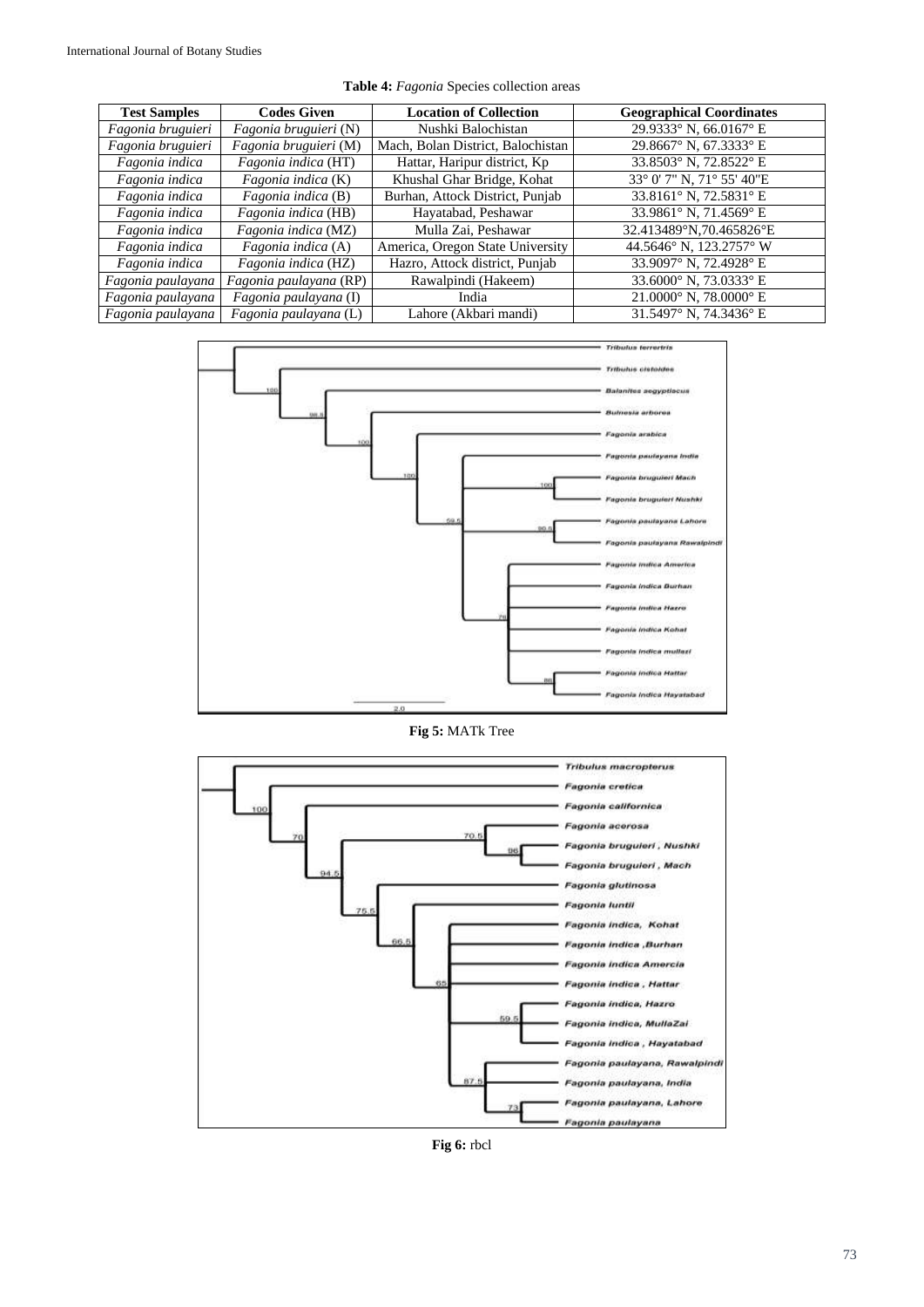

**Fig 7:** TRNHPSBA

## **Discussion**

Misidentification due to the morphologically cryptic species has been the cause off substandard herbal products that leads to the loss of consumer confidence because of less efficacy. It is imperative to standardize the plant material on DNA level to ensure the quality of herbal product.Ravindra *et al.*(2012) reported the identification of *F. Arabica* (Batch number: C/6473) difficult because it did not matched any identification criteria. Likewise, (Ahsan *et al.*, 2006) claimed their plant as *Fagonia cretica* by giving collection location as "Sarwar Shaheed Chowk, District Thu'' without mentioning any method of authentication either. Resolving the taxonomic identification of *Fagonia* genus is a highly debated topic in scientific literature mainly because of its remarkable inters species resemblance.

Keeping this issue in mind, we have collected different *Fagonia* samples from multiple regions of Pakistan as shown in (Table 4). Our methodology included both the morphological study and DNA barcoding of three gene regions (*rbcL*, *matK*, and *psbA-trnH*) of these plants. By using Beier's revision of *Fagonia* as a reference we found out that both of our Baluchistan samples had thicker ridges on the angles as compared to the other samples which have evenly sized ridges. When checked under a stereomicroscope, both the Baluchistan samples had sepals while the other samples did not (Beier, 2005)<sup>[5]</sup> described that *F. bruguieri* has thicker ridges on the angles of the stem and thinner ridges in between and in *F. indica* they are of same size. So with two characters - uneven ridges and persistent sepals - in both Baluchistan samples and even ridges with deciduous sepals in other samples, we identified our Baluchistan sample as *F. bruguieri* and others are as *F. indica* or *F. paulayana*. As it is not easy to distinguish *F. indica* and *F. paulayana* as they have highly similar morphology except one ambiguous character that is the persistence of sepals (Beier, 2005)<sup>[5]</sup> but, they differ consistently in their sequence data for *rbcL, matK*, and *psbA-trnH* (Fig. 4-6). So it is easy to tell them apart by sequence data. Furthermore*, F. paulayana* does not have persistent sepals so we conclude some of our samples as *F. indica* and some as *F. paulayana.*

Further identification was done by the molecular analysis of these species by their three gene regions. When matched with the sequences of Kew taken as reference sequences we

found out the correct identification of our samples as shown in table 1. Kew sequences included *Fagonia acerosa rbcL* (KP259297), *F. bruguieri rbcL* (KP259308, KP259304, KP259301), *F. cretica rbcL* (KP259298), and *F. paulayana rbcL* (KP259299, KP259307).The *rbcL* sequences of our samples have been assigned GenBank numbers as (KP259297-KP259308).

Our *rbcL* results suggest that *F. bruguieri* (N) is more similar to*F. acerosa* and *F. paulayana* (L) as compared to *F. indica* (HT) while least similar to *F. cretica*. On the other hand the sequence of *F. indica* (HT) showed maximum similarity with *F. paulayana* (L) then with *F. bruguieri* (N), and showed least similarity with the *F. cretica*. Then *F. paulayana* (L), then showed maximum similarity with its sister species *F. indica* (HT) then with *F. bruguieri* (N) and least similarity is observed with the GenBank sequence of *F. cretica*. These results clearly show that by *rbcL* gene analysis *F. cretica* is lest similar with all our three identified species. According to the results of *psbA-trnH*, we conclude the same pattern of similarities as concluded for *rbcL* gene analysis except for *F. cretica* as we do not have any GenBank data available for *psbA-trnH* gene of *F. cretica*. Molecular analysis of our third gene *matK* suggests that *F. indica* (HT) is more similar with *F. paulayana* (I) then with *F. arabica*and least similar with *F. bruguieri* (M). On the other hand, *F. paulayana* (I) is more similar with the *F. Arabica* GenBank sequence, then with *F. indica* (HT) and least with *F. bruguieri* (M). Again, *F. bruguieri* proved to be more similar with*F. Arabica* GenBank sequence and *F. paulayana* (I) then, with *F. indica* (HT).

DPPH is radical, very stable and purple coloured, readily scavenged by antioxidants under normal conditions. The purple colour of DPPH free radical turns yellow when an electron or hydrogen atom is donated by antioxidants. More intense colour means more scavenging potential of antioxidant sample. This test is used to measure oxidative damage done by free radicals. The lowest  $IC_{50}$  value was seen for *Fagonia indica,* IC50 (24.16) which entails that this plant has strong free radical scavenging potential than the remaining two species. The total anti-oxidant works upon the same principals as of DPPH but having different reaction kinetics and reducing substrates *in-vitro* however, physiologically these both have same mechanism of actions (Ignat *et al.*, 2011) <sup>[28]</sup>. In our results the best TAO value is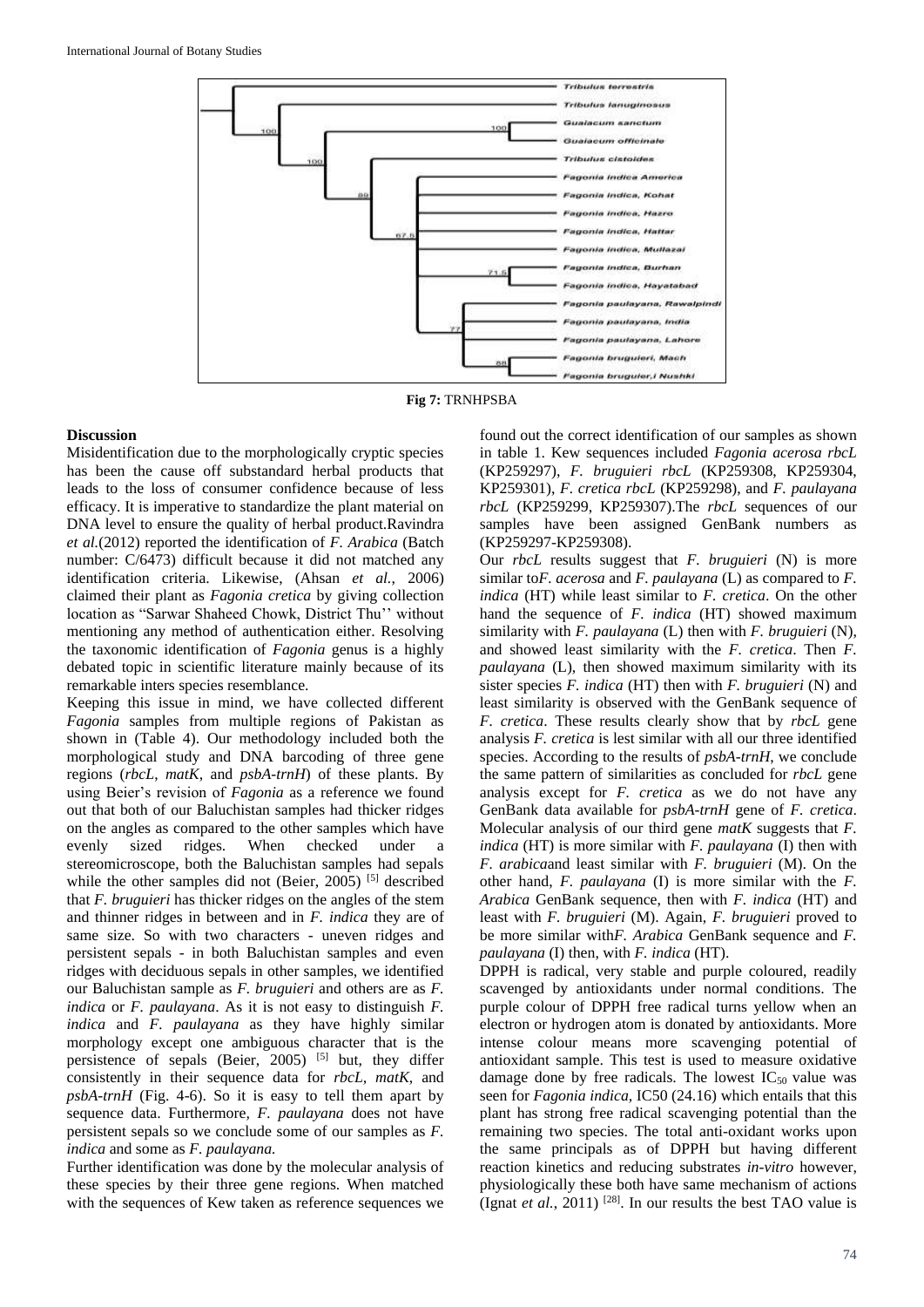shown by *Fagonia indica* with a value of 156 µg AA equivalent/mg methanol extract.

The total reducing power of biological extracts depends on the presence of reductones that provide the hydrogen atoms to cleave the radical chain reaction (Walia *et al.*, 2009)<sup>[29]</sup>. Samples having more antioxidant potential reduce potassium ferricyanide (Fe3+) to potassium ferro-cyanide  $(Fe<sup>2+</sup>)$  that converts into ferric ferrous complexes in the end. Then the complexes of ferric ferrous from the reaction mixture is analysed at 700nm. Again the best result for total reducing power was shown by *Fagonia indica*with a value of 173µg AA equivalent/mg methanol extract.

The total phenolic content of the methanol extracts of *Fagonia* species were measured by using Folin-Ciocalteu's reagent a mixture of phosphotungstate and phosphomolybdate. When the oxides of tungsten and molybdenum reduced, solution turns blue in colour, and monitored spectrometrically at 630 nm. In this investigation, methanol extract of *F. indica* showed up the highest phenolic content of 187 µg GA equivalent/mg methanol extraction. In total flavonoid, on the basic skeleton of flavonoid rings, various types of hydroxyl groups are present that scavenge free radicals. The position of hydroxyl groups is responsible for the stability of phenoxyl radicals created during the process of antioxidant action. Like TPC the best flavonoid content was shown by *Fagonia indica* with the value of 192 µg QE equivalents /mg meth extracts. Overall, the best results for both TPC and TFC were shown by methanol extract of *Fagonia indica*. Inappropriate and consistent use of fungicides cause resistance in fungal strains. Human health is on serious threat because of fungal resistance against antifungal drugs. Rise in population also cause resistance in microbes (Barret, 2002). Novel drugs production that have high effective antifungal activities with long term safety are the need of time to over-come the present scenario, if we really want to tackle the pathogenic fungal infections. Antifungal activities of three different *Fagonia species* showed positive results against all four fungal strains, some *Fagonia species* gave medium zones >10mm and some gave lager zones >15-20mm or above, against all four fungal strains.

## **Conclusion**

In conclusion, on the basis of DNA sequence data generated in our research, it is indicated that *F. cretica* species is not available in Pakistan. The species assumed to be *F. cretica*is validated as *F. indica*. The values of TPC, TFC, scavenging of DPPH, total antioxidant and, total reducing power results have indicated that *Fagonia indica* has high antioxidant and radical scavenging potential as compared to *Fagonia bruguieri* and *Fagonia Paulayana.* As all three market samples of ours are identified as *F. paulayana* that showed least values of antoxidant potential and is directly hitting the herbal market's inauthentic and unreliable ways of trading as well as treatments of various diseases. While all these three species gave positive results against all four fungal strains and the methanol extracts of these three *Fagonia* spp could be explored for further *invitro* analysis.

## **Acknowledgment**

I am indebted to MelanieSchori (Visiting Scholar, Department of Environmental & Plant Biology, Porter Hall 315, Ohio University, Athens) for her generous assistance. I am thankful to my Lab fellows Ali Talha Khalil, Khaista Rehman and Lutfur Rahman for providing assistance in manuscript preparation.

## **References**

- 1. Aggarwal BB, Prasad S, Reuter S, Kannappan R, Yadev VR, Park B. *et al.* Identification of novel antiinflammatory agents from Ayurvedic medicine for prevention of chronic diseases: "reverse pharmacology" and "bedside to bench" approach. Curr Drug Targets. 2011; 12(11):1595-1653.
- 2. Alam EA, AMIN GA, ElAyouty YM, Abdel-Hady, MS. Chemical composition and antibacterial activity studied ob callus of *Fagonia arabica* L, 2.A. Academia, Arena, 2011, 91-106.
- 3. Anil P, Nikhil B, Manoj G, Prakash NB. Phytochemicals and biological activities of *Fagonia indica*. Int Res J Pharm. 2012; 3:56-59.
- 4. Baquar SR. Medicinal and Poisonous Plants of Pakistan. Printas. Karachi, 1989, 198-199.
- 5. Bjö-AxelBeier. A revision of the desert shrub *Fagonia* (Zygophyllaceae). Systematics and Biodiversity. 2005; 3:221-263. doi:10.1017/S1477200005001684
- 6. Chew YL, Goh JK, Lim YY. Assessment of in vitro antioxidant capacity and polyphenolic composition of selected medicinal herbs from *Leguminosae* family in Peninsular Malaysia. Food Chemistry. 2009; 116(1):13- 18.
- 7. Engineered DNA polymerase Improves PCR Results for Plastid DNA Author(s): Melanie Schori, Maryke Appel, AlexaraeKitko, and Allan M. Showalter Source: Applications in Plant Sciences. 2009; 1(2):1-7. 2013. Published By: Botanical Society of America.
- 8. Ferreira IC, Baptista P, Vilas-Boas M, Barros L. Freeradical scavenging capacity and reducing power of wild edible mushrooms from northeast Portugal: Individual cap and stipe activity. Food Chemistry. 2007; 100(4):1511-1516.
- 9. Haq IU, Ullah N, Bibi G, Kanwal S, Ahmad MS, Mirza B. Antioxidant and cytotoxic activities and phytochemical analysis of Euphorbia wallichii root extract and its fractions. Iranian Journal of Pharmaceutical Research. 2012; 11:241-249.
- 10. Hebert PDN, Cywinska A, Ball SL, de Waard JR. Biological identifications through DNA barcodes. Proc. R. Soc. Lond. B. 2003a; 270; 313-321.
- 11. Hussain Ahsan, Muhammad Zia, Bushra Mirza. "Cytotoxic and antitumor potential of *Fagonia cretica* L." Turk J Biol. 2007; 31:19-24.
- 12. Khan I, *et al.* Evaluation of antileishmanial, antibacterial and brine shrimp cytotoxic potential of crude methanolic extract of Herb *Ocimumba silicum* (Lamiacea). J Tradit Chin Med. 2015; 35(3):316-22.
- 13. Khalil *et al.* Phyto-therapeutic claims about euphorbeaceous plants belonging to pakistan; an ethnomedicinal review. Pak. J. Bot. 2014; 46(3):1137- 1144, 2014.
- 14. Kumar P, Gupta VK, Misra AK, Modi DR, Pandey BK. Potential of molecular markers in plant biotechnology. Plant Omics J. 2009; 2:141-162.
- 15. Lam M, Carmichael AR, Griffiths HR. An aqueous extract of *Fagonia cretica* induces DNA damage, cell cycle arrest and apoptosis in breast cancer cells via FOXO3a and p53 expression. PLoS One 2012; doi: 10.1371/journal.pone.0040152.